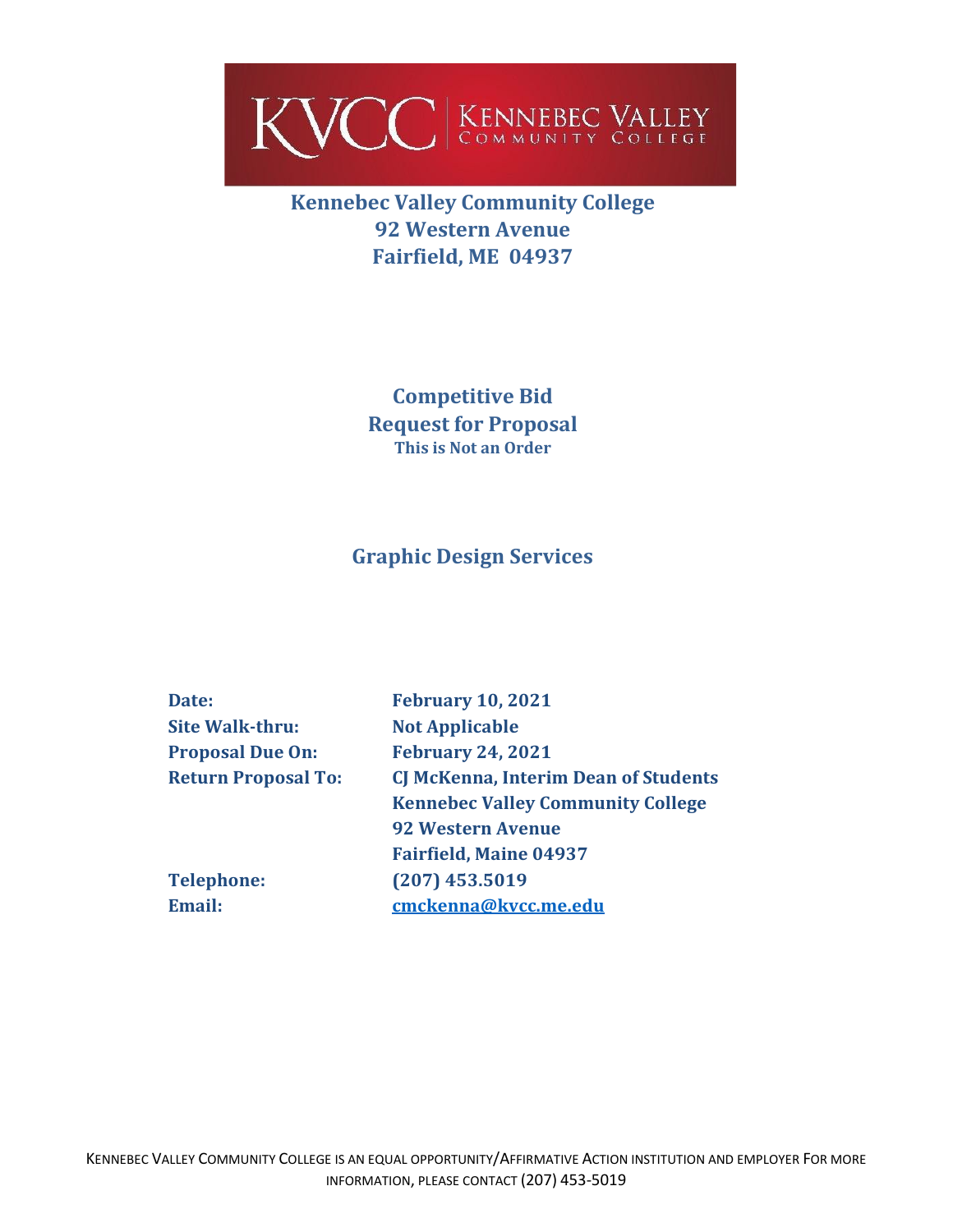## **Competitive Bid Request for Proposal**

**Graphic Design Services** 

| <b>Table of Contents</b> |  |  |
|--------------------------|--|--|
|--------------------------|--|--|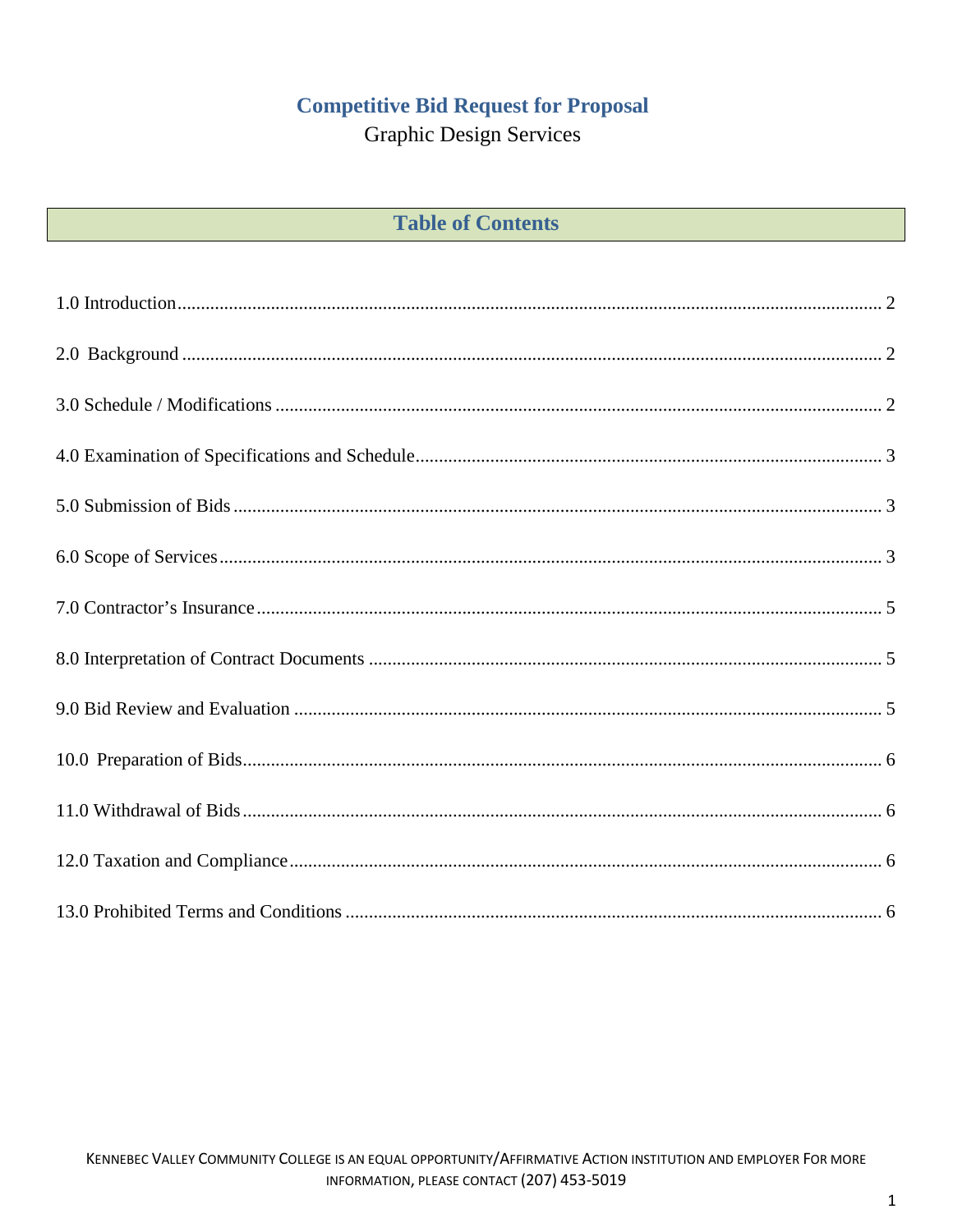

# **Competitive Bid Request for Proposal Graphic Design Services**

## <span id="page-2-0"></span>**1.0 Introduction**

*Kennebec Valley Community College (KVCC) is soliciting proposals from companies/professionals experienced and qualified to provide graphic design services for multiple projects including the design of several College publications (Catalog, Student handbook, Fact Book). In addition, design services are needed for academic program brochures, view pieces and advertisements for marketing purposes. The College is seeking a similar look and feel that will brand them as KVCC products. Services include formatting each publication for transmission to a qualified printer and seeking estimates as part of a competitive procurement process.* 

A detailed explanation of the scope and specifications is contained in **Section 6.0, Scope of Services**. Preference will be given to the proposals conforming to the specifications provided; however, alternate recommendations may be considered. If a vendor chooses to make inquiries on the specifications provided, the rules set forth in **Section 8.0, Interpretation of Contract Documents**, apply. KVCC reserves the right to accept or reject any or all of the proposals received, in part or in whole.

### <span id="page-2-1"></span>**2.0 Background**

Kennebec Valley Community College is a comprehensive community college offering technical, career, and transfer education in addition to customized training for businesses and industries in Kennebec, Somerset, Waldo and Knox Counties. The College is located on two campuses in mid-Maine. Its 70-acre main campus in Fairfield, Maine is reached by taking Exit 132 off Interstate 95. The 600-acre Harold Alfond Campus is located seven miles north of the Fairfield campus on U.S. Route 201 in Hinckley, Maine.

#### <span id="page-2-2"></span>**3.0 Schedule / Modifications**

| <b>Description</b>            | Day/Date                 | <b>Time</b>    |
|-------------------------------|--------------------------|----------------|
| <b>RFP</b> Issued             | February 10, 2022        |                |
| Site Walkthrough              | Not Applicable           | Not Applicable |
| Proposals Due On              | February 24, 2022        | $3:00$ P.M. ET |
| Award Decision & Notification | <b>February 28, 2022</b> |                |

KENNEBEC VALLEY COMMUNITY COLLEGE IS AN EQUAL OPPORTUNITY/AFFIRMATIVE ACTION INSTITUTION AND EMPLOYER FOR MORE INFORMATION, PLEASE CONTACT (207) 453-5019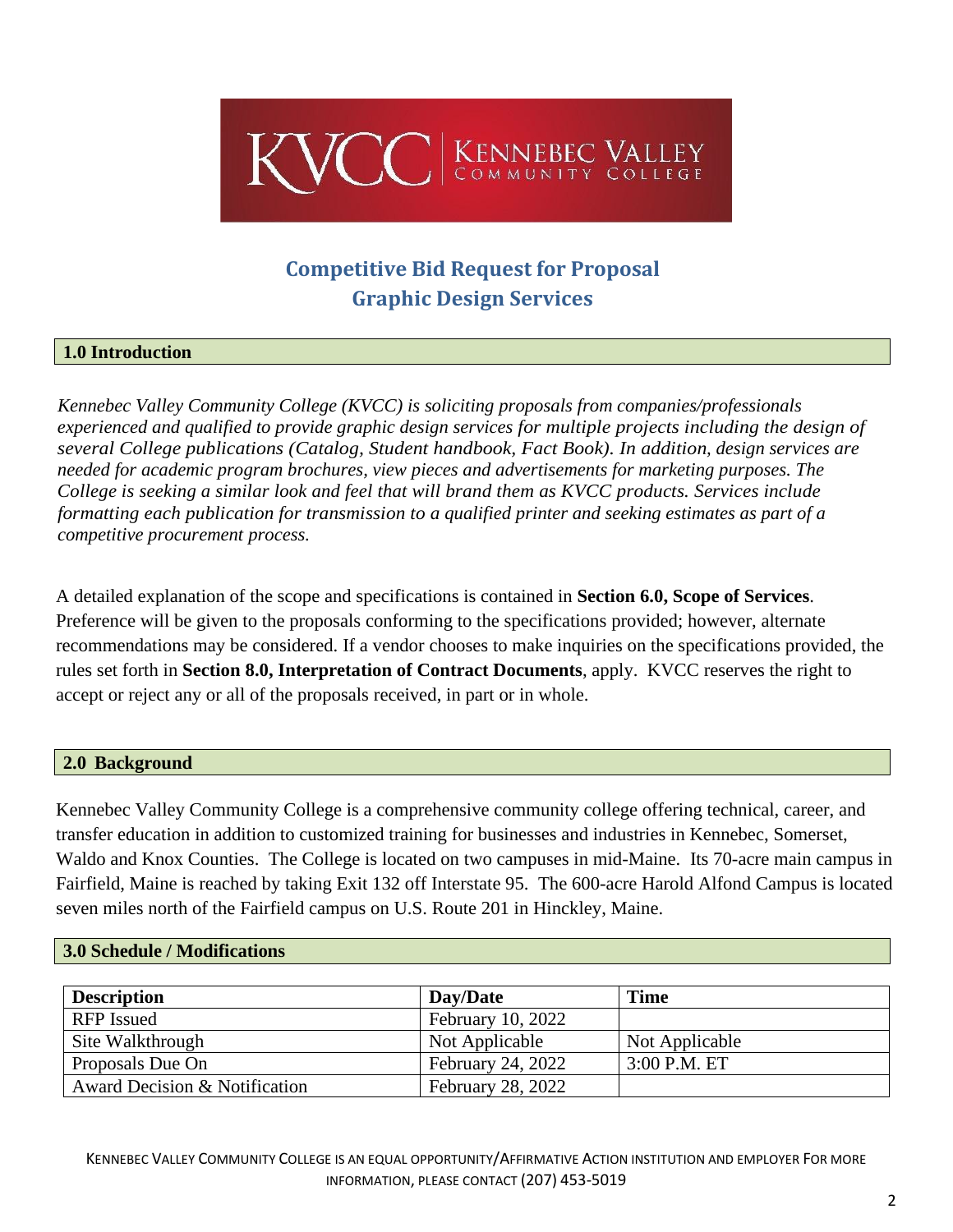### <span id="page-3-0"></span>**4.0 Examination of Specifications and Schedule**

Each bidder or authorized agent is expected to examine the bid specifications, contract documents and all other instructions pertaining to this RFP. Failure to do so will be at the bidder's own risk, and the bidder cannot secure relief on the plea of error in the bid. KVCC reserves the right to accept or reject any and all bids in part or in whole.

#### <span id="page-3-1"></span>**5.0 Submission of Bids**

The Proposal, which must be signed by a person having proper authority to legally obligate the offering company, along with any additional supporting material, **must be received no later than February 24, 2022 by 3:00 P.M. (ET)**.

All proposals are to be marked "Graphic Design Services" and mailed to: CJ McKenna Interim Dean of Students Kennebec Valley Community College 92 Western Avenue Fairfield, ME 04937

Proposals may also be e-mailed to: [cmckenna@kvcc.me.edu,](mailto:cmckenna@kvcc.me.edu) with the subject line "Graphic Design Services"

#### <span id="page-3-2"></span>**6.0 Scope of Services**

The Scope of Services set forth in this Request for Proposal (RFP) represents an outline of the services the College anticipates the successful proposer to perform and is presented for the primary purpose of allowing the College to compare proposals. The precise scope of services shall be negotiated between the College and the successful Proposer.

#### 6.1 Scope

Provide graphic design services for multiple projects including the design of several College publications to include the Course Catalog, Student Handbook, and Fact Book. In addition, provide design services for academic program brochures, view pieces, and advertisements for marketing purposes. There is not a requirement for on-campus meetings.

Cover designs must be consistent with other publications. KVCC will supply text and images for publications.

### 6.2 Specifications

The following specifications are minimum acceptable requirements. Any specific reference to manufacturer(s) and/or catalog/model/stock numbers provided is to establish the design, type of construction, quality, functional capability and performance level desired. The bidder may offer an alternate product believed to be an equal. Any alternate product(s) bid must be clearly identified by manufacturer and catalog, model or stock number. Adequate detailed specifications of the product offered must be included with your bid to establish equivalency and to ensure that the product being bid meets all specifications:

#### 1. Publications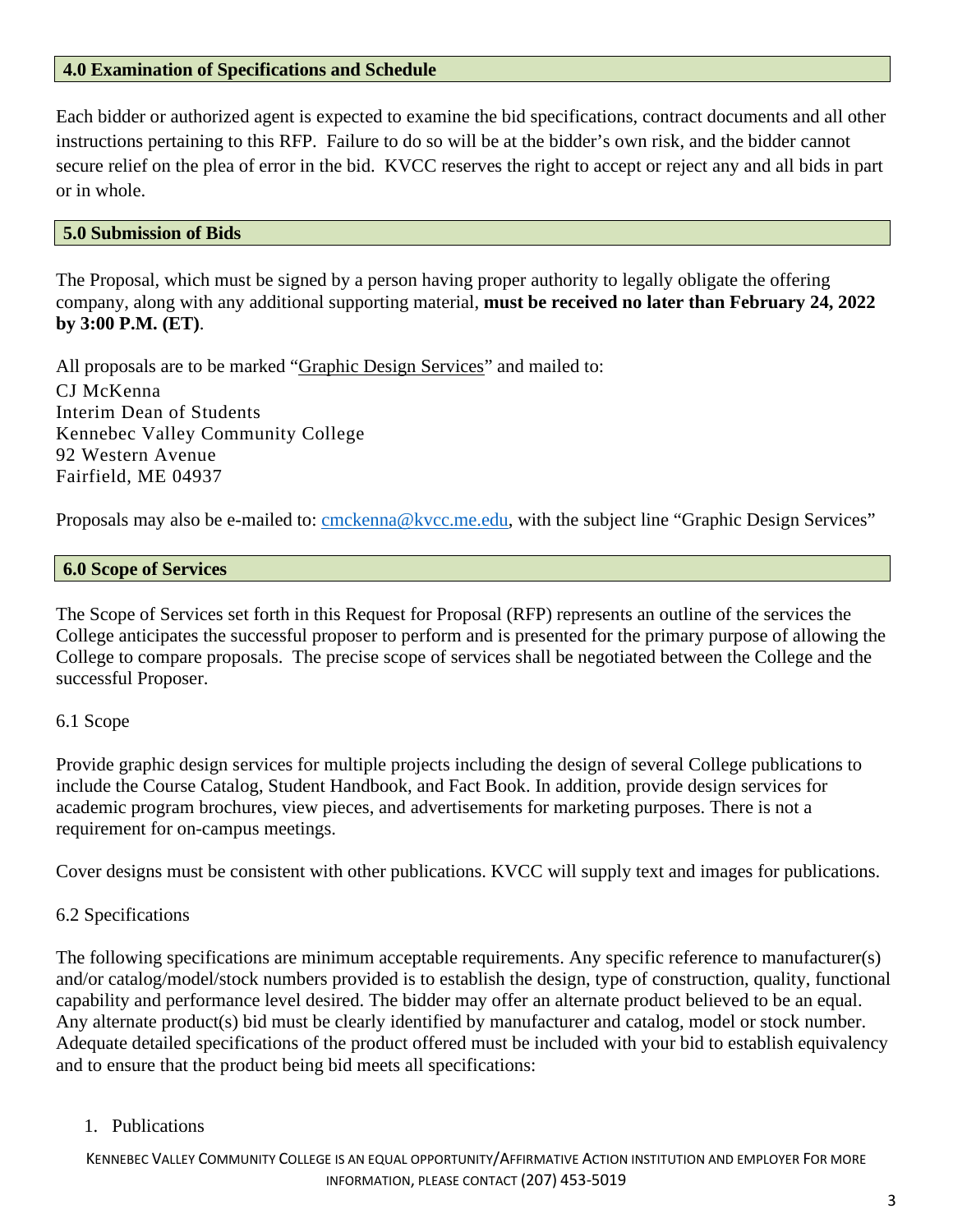## a. Admission View Piece

Update of our current view piece in a single-fold, admissions-oriented brochure/mailer printed on glossy cover stock. This publication will be designed to fold into an 8.5" by 11" horizontal booklet style brochure. This document will be colorful and image and graphic-oriented. Design will include some graphics.

## b. Student Handbook

KVCC issues a student handbook each August to all students. The Handbook is an 8" by 10" vertical spiral bound notebook with approximately 102 black and white pages (primarily text) plus front and back covers in full color.

### c. Course Catalog

The biennial course catalog will include approximately 230 pages plus cover in an 8.5" by 11" vertical perfect bound booklet format.

d. Fact Book

An annual publication containing text, images, graphics, and charts covering important data and information on the College. This publication will include approximately 75 pages plus cover in an 8.5" by 11" vertical spiral bound booklet format. Design will include cover and all inside pages plus some graphics.

e. Commencement Program

A biannual (May and December) 8.5" by 11" single fold publication with cover and text. May's publication is approximately 20 pages and December's publication is approximately 6 pages.

f. Strategic Plan

An 8.5" by 11" color booklet containing text, images, graphics, and charts with approximately 55 pages plus cover; including the creation of a cover, creating and editing content in collaboration with the Director of Institutional Research. This publication is created once every 5 years.

g. Brochures

Design/update a series of academic program brochures (approximately 30).

#### h. Marketing Ads

Design a series of ads for print publications.

i. College Logo

Creation of an updated college logo.

j. Business Cards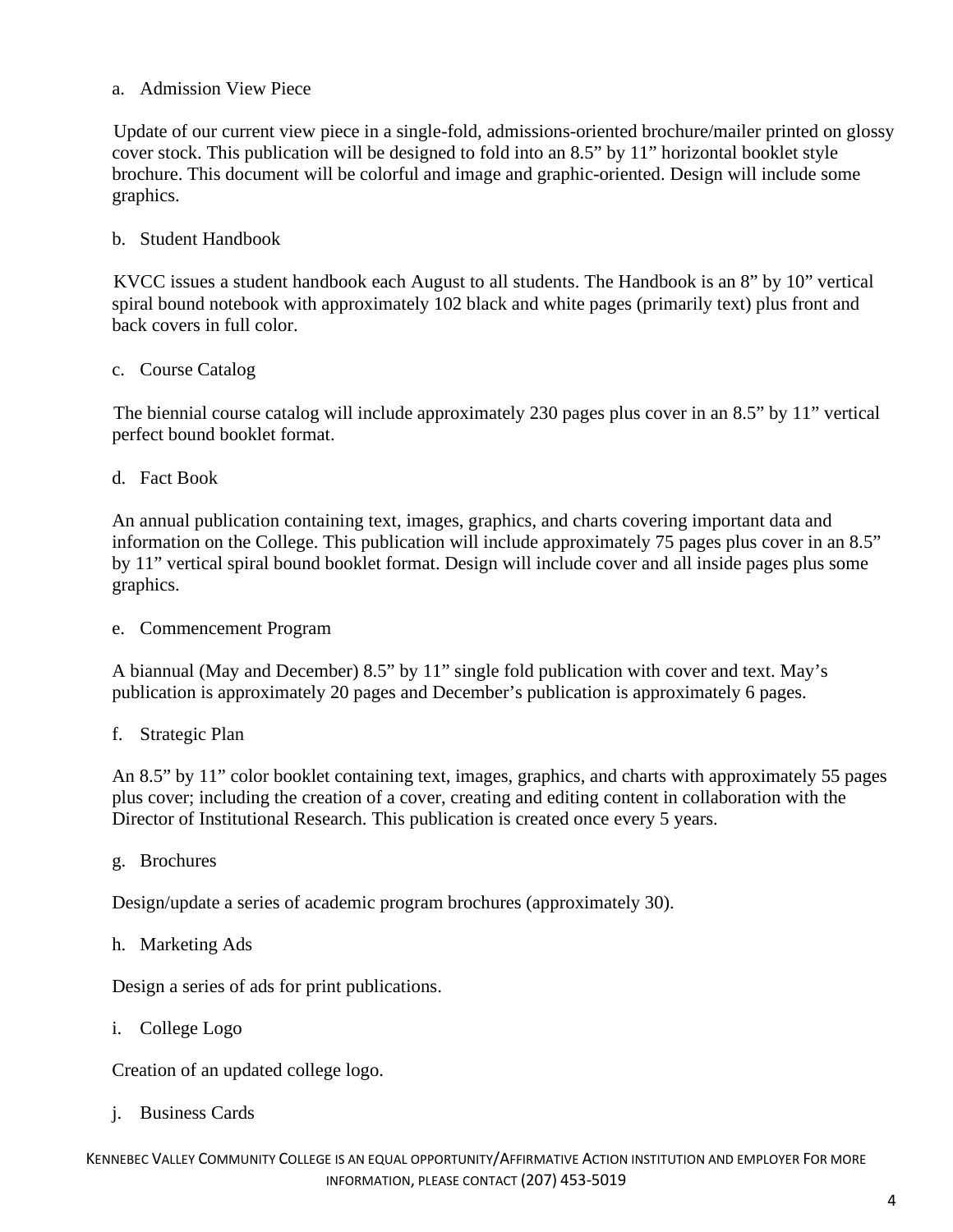Creation/design of updated business cards.

- 2. Format each publication for transmission to a qualified printer.
- 3. Secure printer services: adhering to the College's procurement guidelines of securing three (3) estimates for each print request

#### <span id="page-5-0"></span>**7.0 Contractor's Insurance**

<span id="page-5-1"></span>The Contractor shall maintain throughout the term of the agreement general liability insurance to insure against all claims of bodily injury or death, and property damage, arising out of work performed under this agreement. Such insurance shall provide coverage in an amount not less than \$1,000,000 per occurrence and shall list KVCC as an added insured Contractor shall also maintain worker's compensation insurance in amounts required by state law.

### **8.0 Interpretation of Contract Documents**

No oral interpretation will be provided to any bidder as to the meaning of the specifications or other contract documents. Every request for such interpretation shall be made in writing at least three (3) or more days before the proposal due date and submitted to:

CJ McKenna, Interim Dean of Students Graphic Design Services Kennebec Valley Community College 92 Western Avenue Fairfield, ME 04937

or via email at [cmckenna@kvcc.me.edu](mailto:cmckenna@kvcc.me.edu)

Any interpretation made to a bidder will be issued in the form of an addendum to the contract/bid documents which, if issued, shall be sent as promptly as practicable to all persons to whom the specifications have been issued. All such addenda shall become part of the contract/bid documents.

#### <span id="page-5-2"></span>**9.0 Bid Review and Evaluation**

The College reserves the right to reject all proposals, to waive any informalities and technicalities, and to solicit and re-advertise for new proposals, or to abandon the project in its entirety. The College reserves the right to make the award to that proposer who, in the opinion of the College, will be in the best interest of and/or the most advantageous to the College.

### 1. Evaluation Method

- a. Technical ability to meet the outlined specifications
- b. Specification match and variations
- c. Added value features of proposal
- d. Past performance and references
- e. Cost of base proposal
- f. Rates for additional labor and equipment
- g. Price of additional services
- h. Vendor must have a significant physical presence in the United State
- i. Publications related to the RFP cannot be completed outside of the United States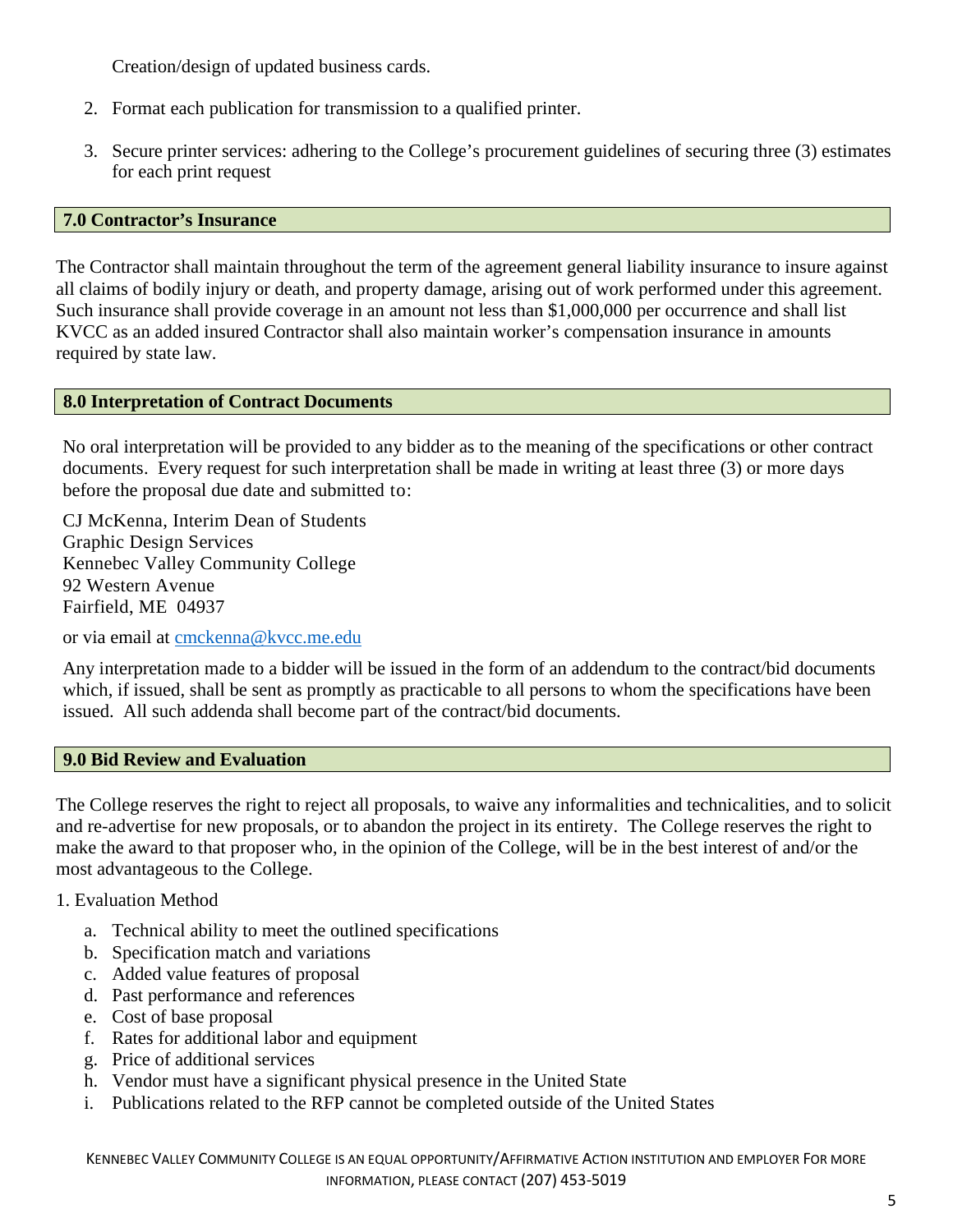### <span id="page-6-0"></span>**10.0 Preparation of Bids**

KVCC seeks the proposal that meets the specifications noted in this RFP. KVCC will review all proposals. The bidder shall include with the proposal any terms and conditions specific to their proposal.

Each valid proposal shall include:

- The contractor's name(s)
- Contact information (Address, phone, Fax, Email)
- Company quote with detailed specifications and pricing
- Company specific terms and conditions

## <span id="page-6-1"></span>**11.0 Withdrawal of Bids**

All proposals must be valid for at least thirty (30) days after the proposal due date, after which time proposals shall expire unless the proposer had been notified and agrees to an extension.

KVCC reserves the right to modify or withdraw this invitation, to reject any or all proposals, and to terminate any subsequent negotiations at any time. KVCC also reserves the right to choose the proposal that best meets the needs of its facility and training programs.

### <span id="page-6-2"></span>**12.0 Taxation and Compliance**

Maine Community College System d/b/a Kennebec Valley Community College is an educational institution organized under the laws of the State of Maine and so its purchase of goods is exempt from state, federal, and local sales and use taxes. The successful bidder agrees to comply with all applicable federal, state and local statutes, laws, codes, rules, regulations, ordinances and orders in the performance of the Contract.

## <span id="page-6-3"></span>**13.0 Prohibited Terms and Conditions**

## **NOTICE TO VENDORS AND BIDDERS: STANDARD TERMS AND CONDITIONS APPLICABLE TO ALL MCCS CONTRACTS**

The following standard contracting terms and conditions are incorporated and shall become a part of any final contract that will be awarded by any college or other operating unit of the Maine Community College System (collectively "MCCS"). These terms and conditions derive from the public nature and limited resources of the MCCS. **MCCS DOES NOT AGREE TO:**

- 1. Provide any defense, hold harmless or indemnity;
- 2. Waive any statutory or constitutional immunity;
- 3. Apply the law of a state other than Maine;
- 4. Procure types or amounts of insurance beyond those MCCS already maintains or waive any rights of subrogation;
- 5. Add any entity as an additional insured to MCCS policies of insurance;
- 6. Pay attorneys' fees; costs, including collection costs; expenses or liquidated damages;
- 7. Promise confidentiality in a manner contrary to Maine's Freedom of Access Act;
- 8. Permit an entity to change unilaterally any term or condition once the contract is signed;
- 9. Automatic renewals for term(s) greater than month-to-month;
- 10. Limitations on MCCS' recovery of lawful damages incurred as a result of breach of the contract;
- 11. Limitation of the time period under which claims can be made or actions brought arising from the contract;

KENNEBEC VALLEY COMMUNITY COLLEGE IS AN EQUAL OPPORTUNITY/AFFIRMATIVE ACTION INSTITUTION AND EMPLOYER FOR MORE INFORMATION, PLEASE CONTACT (207) 453-5019